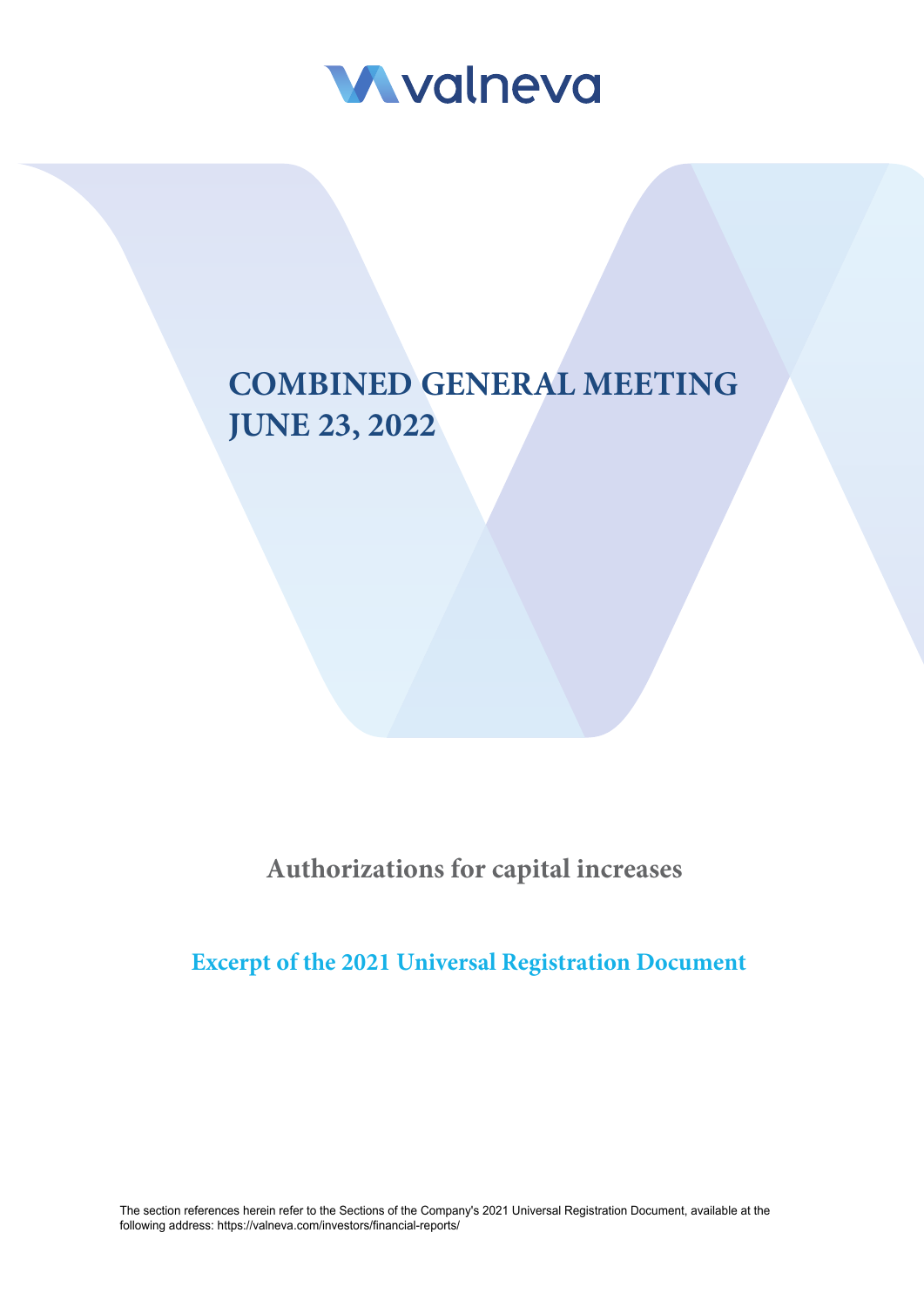# 2.7.8. **Powers of the Management Board, in particular for the issuance and buyback of shares**

Concerning the issuance and buyback of shares, the powers of the Management Board are those provided for by statute and regulations applying to European companies with a Management Board and a Supervisory Board.

## 2.7.8.1. Current delegations in connection with stock options and free shares

#### Combined General Meeting held on June 17, 2020

RESOLUTION 25 - GRANT OF AUTHORITY TO THE MANAGEMENT BOARD FOR THE PURPOSE OF GRANTING STOCK OPTIONS, THROUGH ONE OR<br>MORE ISSUES, FOR THE BENEFIT OF EMPLOYEES AND/OR CORPORATE OFFICERS OF THE COMPANY AND ITS AFFILIATES, EN

| <b>Duration</b><br>of the delegation | 38 months, i.e. until August 16, 2023 inclusive.                                                                                                                                                                                                                                                                                                                                                                                                                                                                                          |
|--------------------------------------|-------------------------------------------------------------------------------------------------------------------------------------------------------------------------------------------------------------------------------------------------------------------------------------------------------------------------------------------------------------------------------------------------------------------------------------------------------------------------------------------------------------------------------------------|
| <b>Authorized amount</b>             | The maximal total number of stock options to be granted further this resolution shall represent a maximum of shares to be<br>subscribed of four percent (4%) of the Company's share capital at the date the options are granted, it being specified that<br>this maximum amount does not include possible adjustments to protect the rights of stock option holders in accordance<br>with applicable statutory and regulatory provisions. This maximum amount is an independent maximum for all options<br>granted under this resolution. |
| Uses during the<br>fiscal year 2021  | Delegation unused.                                                                                                                                                                                                                                                                                                                                                                                                                                                                                                                        |

#### Combined General Meeting held on June 23, 2021

#### RESOLUTION 24 - ISSUE OF FREE SHARES; DELEGATION GRANTED TO THE MANAGEMENT BOARD FOR THIS PURPOSE

| <b>Duration</b><br>of the delegation | 26 months, <i>i.e.</i> until August 22, 2023 inclusive.                                                                                                                                                                                                                                                                                                                                                     |
|--------------------------------------|-------------------------------------------------------------------------------------------------------------------------------------------------------------------------------------------------------------------------------------------------------------------------------------------------------------------------------------------------------------------------------------------------------------|
| <b>Authorized amount</b>             | The total number of ordinary shares granted under this resolution (in favor of natural persons who are not employees and<br>who are members of the Company's Management Board, and the employees of the Company or its affiliates) may not<br>represent more than three percent (3%) of the Company's share capital on the grant date, nor exceed the maximum legal<br>amount applicable on the grant date. |
| Uses during the<br>fiscal vear 2021  | Delegation unused.                                                                                                                                                                                                                                                                                                                                                                                          |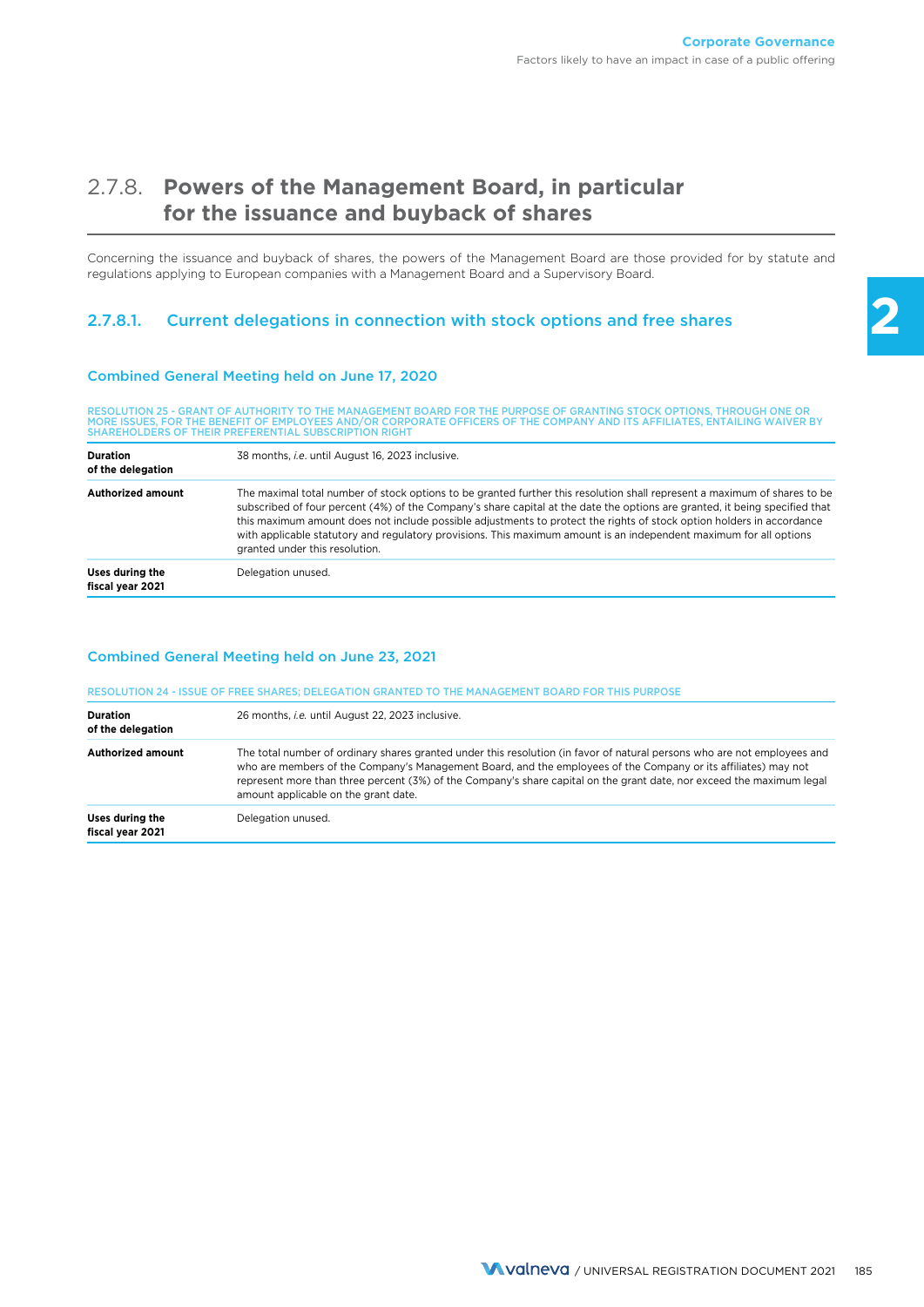## 2.7.8.2. Current authorizations for buyback and cancellation programs of the Company's shares

#### Combined General Meeting held on June 23, 2021

RESOLUTION 10 - AUTHORIZATION AND POWERS TO BE GIVEN TO THE MANAGEMENT BOARD FOR THE PURPOSE OF ALLOWING THE COMPANY TO<br>MAKE TRANSACTIONS ON ITS OWN SHARES

| Duration<br>of the delegation              | 18 months, i.e. until December 22, 2022 inclusive.                                                                                                                                                                                                                                                                                                                                                                                                                                                                                                                                                                                                                                                                                                                                                                                                                                             |
|--------------------------------------------|------------------------------------------------------------------------------------------------------------------------------------------------------------------------------------------------------------------------------------------------------------------------------------------------------------------------------------------------------------------------------------------------------------------------------------------------------------------------------------------------------------------------------------------------------------------------------------------------------------------------------------------------------------------------------------------------------------------------------------------------------------------------------------------------------------------------------------------------------------------------------------------------|
| <b>Description</b><br>of the authorization | Authorization to trade in Company shares, pursuant to the provisions of Articles L. 22-10-62 et seq. of the French<br>Commercial Code, Articles 241-1 et seq. of the AMF General Regulations, Regulation (EU) 596/2014 of the European<br>Parliament and Council of April 16, 2014 on market abuse (MAR Regulation) and EU Delegated Regulation 2016/1052 of<br>March 8, 2016 completing the MAR Regulation, with the possibility of sub-delegation provided for by law.                                                                                                                                                                                                                                                                                                                                                                                                                       |
|                                            | These shares, including preferred shares, may be purchased, sold or transferred on one or more occasions, at any time<br>except in the period from the filing by a third party of a proposed public offering targeting the Company's shares until the<br>end of the offering period, within the limits and in accordance with the terms and conditions defined by the laws and<br>regulations in force, and by any means, especially by trading in the market or off-market, including block transactions,<br>except involving the use of derivatives. The purchase and sale of shares through block trades may account for the entire<br>authorized share buyback program.                                                                                                                                                                                                                    |
|                                            | The Company may:<br>buyback its own shares up to a maximum of 5% of its share capital existing at the date of such buyback, as adjusted<br>based on corporate actions that might affect the share capital after this resolution, less treasury shares, at a price per<br>share not exceeding €10. However, when shares are purchased to promote liquidity under the conditions defined by the<br>AMF General Regulations, the number of shares to be taken into account for calculating this 5% limit will equal the<br>number of shares purchased minus shares resold during the authorization period;<br>sell, assign or transfer by any means all or part of the shares thus acquired;<br>or cancel said shares by reducing the share capital, subject to the adoption of resolution 12 resolution below and within<br>the limit of 10% of the Company's share capital per 24 month period. |
|                                            | In the event of an increase in the capital by capitalizing reserves and a grant of restricted share units, stock splits or<br>reverse stock splits, the prices indicated above will be adjusted by a multiplier equal to the ratio between the number of<br>shares making up the share capital before and after the transaction.                                                                                                                                                                                                                                                                                                                                                                                                                                                                                                                                                               |
|                                            | These share purchases may be made for the purposes provided for by law, or subsequently permitted by law, and notably<br>to:                                                                                                                                                                                                                                                                                                                                                                                                                                                                                                                                                                                                                                                                                                                                                                   |
|                                            | ensure liquidity or maintain an orderly market in the Company's share through a liquidity agreement that complies with<br>the accepted market practice set by the AMF in its decision No. 2018-01 of July 2, 2018 and executed with an<br>investment services provider acting independently;                                                                                                                                                                                                                                                                                                                                                                                                                                                                                                                                                                                                   |
|                                            | • hold acquired shares and subsequently remit them as payment or in exchange as part of mergers, spin-offs and<br>contributions;                                                                                                                                                                                                                                                                                                                                                                                                                                                                                                                                                                                                                                                                                                                                                               |
|                                            | implement and honor obligations, and in particular remit shares pursuant to the exercise of rights attached to securities<br>giving access, by any means, immediately or in the future, to the Company's shares, as well as all hedging transactions<br>resulting from the obligations of the Company relating to these securities, in accordance with the provisions provided<br>for by market authorities and at such times as the Management Board or the person acting on the authority of the latter<br>shall determine;                                                                                                                                                                                                                                                                                                                                                                  |
|                                            | ■ cancel acquired shares, subject to an Extraordinary General Meeting approving resolution 12 resolution below<br>authorizing the Management Board to reduce the share capital by cancelling treasury shares;<br>■ cover share option plans reserved for employees or other share allocations according to the conditions set out in<br>Articles L. 3332-1 et seg. and R. 3332-4 of the French Labor Code, or the allocation of Company shares to employees<br>and/or officers of the Company, or companies referred to in Article L. 225-197-2 of the French Commercial Code, or<br>share allocations as part of employee profit sharing.                                                                                                                                                                                                                                                     |
|                                            | The maximum amount of funds allocated for this program is set at $E15,000,000$ .                                                                                                                                                                                                                                                                                                                                                                                                                                                                                                                                                                                                                                                                                                                                                                                                               |
| Uses during the<br>fiscal year 2021        | Delegation used in the fiscal year 2021, in the context of the implementation of the Company's liquidity agreement <sup>(1)</sup> .                                                                                                                                                                                                                                                                                                                                                                                                                                                                                                                                                                                                                                                                                                                                                            |

(1) See Section 5.1.3 (b) of this URD.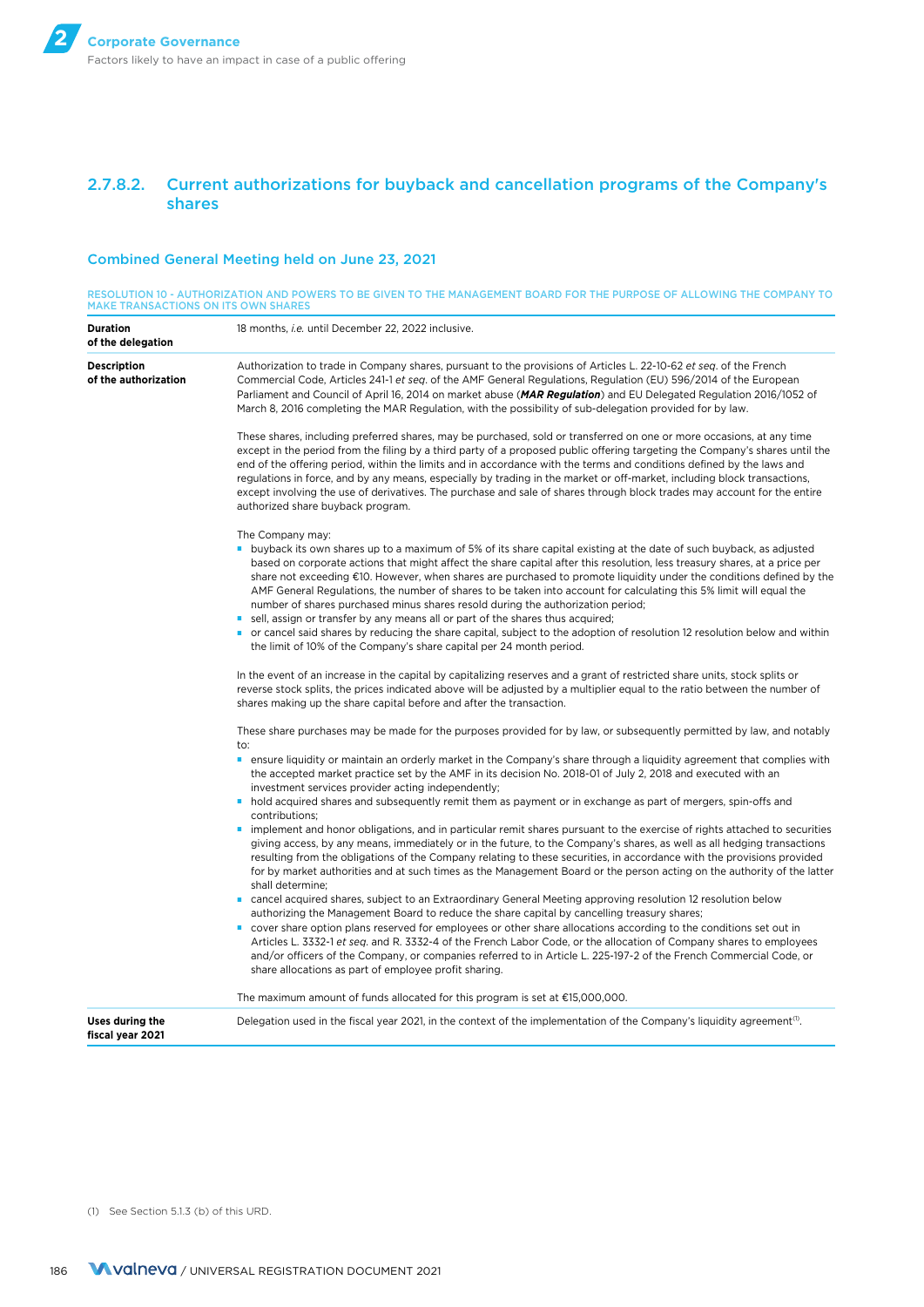#### RESOLUTION 12 - AUTHORIZATION GRANTED TO THE MANAGEMENT BOARD TO CANCEL TREASURY SHARES

| <b>Duration</b><br>of the delegation | 18 months, <i>i.e.</i> until December 22, 2022 inclusive.                                                                                                                                                                                                                                                                                                                                                                                                                                                                                                                                                                                                                                                                                                                                             |
|--------------------------------------|-------------------------------------------------------------------------------------------------------------------------------------------------------------------------------------------------------------------------------------------------------------------------------------------------------------------------------------------------------------------------------------------------------------------------------------------------------------------------------------------------------------------------------------------------------------------------------------------------------------------------------------------------------------------------------------------------------------------------------------------------------------------------------------------------------|
| Description of the<br>authorization  | Authorization to proceed, at its sole discretion, with the reduction, on one or more occasions, of the share capital, within<br>the limit of 10% of the capital, adjusted for corporate actions that could affect the share capital after this decision, per<br>24 month period, by cancelling the shares, including any preferred shares, which the Company holds or might hold by any<br>means, including by purchasing shares through buyback programs authorized by resolution 10 above, or buyback<br>programs authorized previously or following the date of the Combined General Meeting of June 23, 2021, or by any other<br>means, by charging the difference between the buyback price of the cancelled shares and their par value to additional<br>paid-in capital and available reserves. |
| Uses during the<br>fiscal year 2021  | Delegation used during the fiscal year 2021, in connection with the cancellation of 4,025 of the Company's treasury shares<br>following the termination of the liquidity agreement concluded with Oddo $BHF^{(1)}$ .                                                                                                                                                                                                                                                                                                                                                                                                                                                                                                                                                                                  |

# 2.7.8.3. Other current delegations<sup>(2)</sup>

## Combined General Meeting held on June 23, 2021

RESOLUTION 13 - GRANT OF AUTHORITY TO THE MANAGEMENT BOARD TO INCREASE THE SHARE CAPITAL BY ISSUING ORDINARY SHARES OR ANY<br>SECURITIES GIVING ACCESS TO THE CAPITAL WHILE MAINTAINING THE PREFERENTIAL SUBSCRIPTION RIGHT OF TH

| <b>Duration</b><br>of the delegation | 26 months, <i>i.e.</i> until August 22, 2023 inclusive.                                                                                                                                                                                                          |
|--------------------------------------|------------------------------------------------------------------------------------------------------------------------------------------------------------------------------------------------------------------------------------------------------------------|
| Authorized<br>amount                 | Total nominal amount of increases in share capital which may be carried out: maximum €5,175,000<br>Maximal nominal amount of debt securities which may be issued: €143,750,000 (maximum also applicable to resolutions<br>14, 15, 16, 18 and 20 described below) |
| Uses during the<br>fiscal vear 2021  | Delegation unused.                                                                                                                                                                                                                                               |

RESOLUTION 14 - GRANT OF AUTHORITY TO THE MANAGEMENT BOARD TO INCREASE THE CAPITAL BY ISSUING ORDINARY SHARES OR ANY<br>SECURITIES GIVING ACCESS TO THE CAPITAL THROUGH A PUBLIC OFFERING (OTHER THAN THOSE REFERRED TO IN ARTICL

| <b>Duration</b><br>of the delegation | 26 months, <i>i.e.</i> until August 22, 2023 inclusive.                                                                                                                                                                                                                                                |
|--------------------------------------|--------------------------------------------------------------------------------------------------------------------------------------------------------------------------------------------------------------------------------------------------------------------------------------------------------|
| Authorized<br>amount                 | Total nominal amount of increases in share capital which may be carried out: maximum $€4.600.000$<br>Maximal nominal amount of debt securities which may be issued: €143,750,000 (par value to be credited against the<br>maximum nominal amount of debt securities as set out in resolution 13 above) |
| Uses during the<br>fiscal vear 2021  | Delegation unused.                                                                                                                                                                                                                                                                                     |

# RESOLUTION 15 - GRANT OF AUTHORITY TO THE MANAGEMENT BOARD TO INCREASE THE SHARE CAPITAL BY ISSUING SHARES AND/OR<br>SECURITIES GIVING IMMEDIATE AND/OR FUTURE ACCESS TO THE COMPANY'S SHARE CAPITAL, WITH CANCELLATION OF PREFER AND FINANCIAL CODE

| <b>Duration</b><br>of the delegation | 26 months, <i>i.e.</i> until August 22, 2023 inclusive.                                                                                                                                                                                                                                                                                                                                    |
|--------------------------------------|--------------------------------------------------------------------------------------------------------------------------------------------------------------------------------------------------------------------------------------------------------------------------------------------------------------------------------------------------------------------------------------------|
| Authorized<br>amount                 | Total amount of increases in share capital which may be carried out: maximum twenty percent (20%) of the share capital<br>per year (on the date of implementation of the delegation).<br>Maximal nominal amount of debt securities which may be issued: €143,750,000 (par value to be credited against the<br>maximum nominal amount of debt securities as set out in resolution 13 above) |
| Uses during the<br>fiscal year 2021  | Delegation unused.                                                                                                                                                                                                                                                                                                                                                                         |

(1) See Section 5.1.3 (b) of this URD.

(2) The maximum amounts indicated both in the lines "Authorized amount" does not take into account adjustments to be made in accordance with applicable legal or regulatory provisions, and, if applicable, with contractual provisions providing for other forms of adjustment, in order to preserve the rights of the holders of securities giving access to the Company's capital.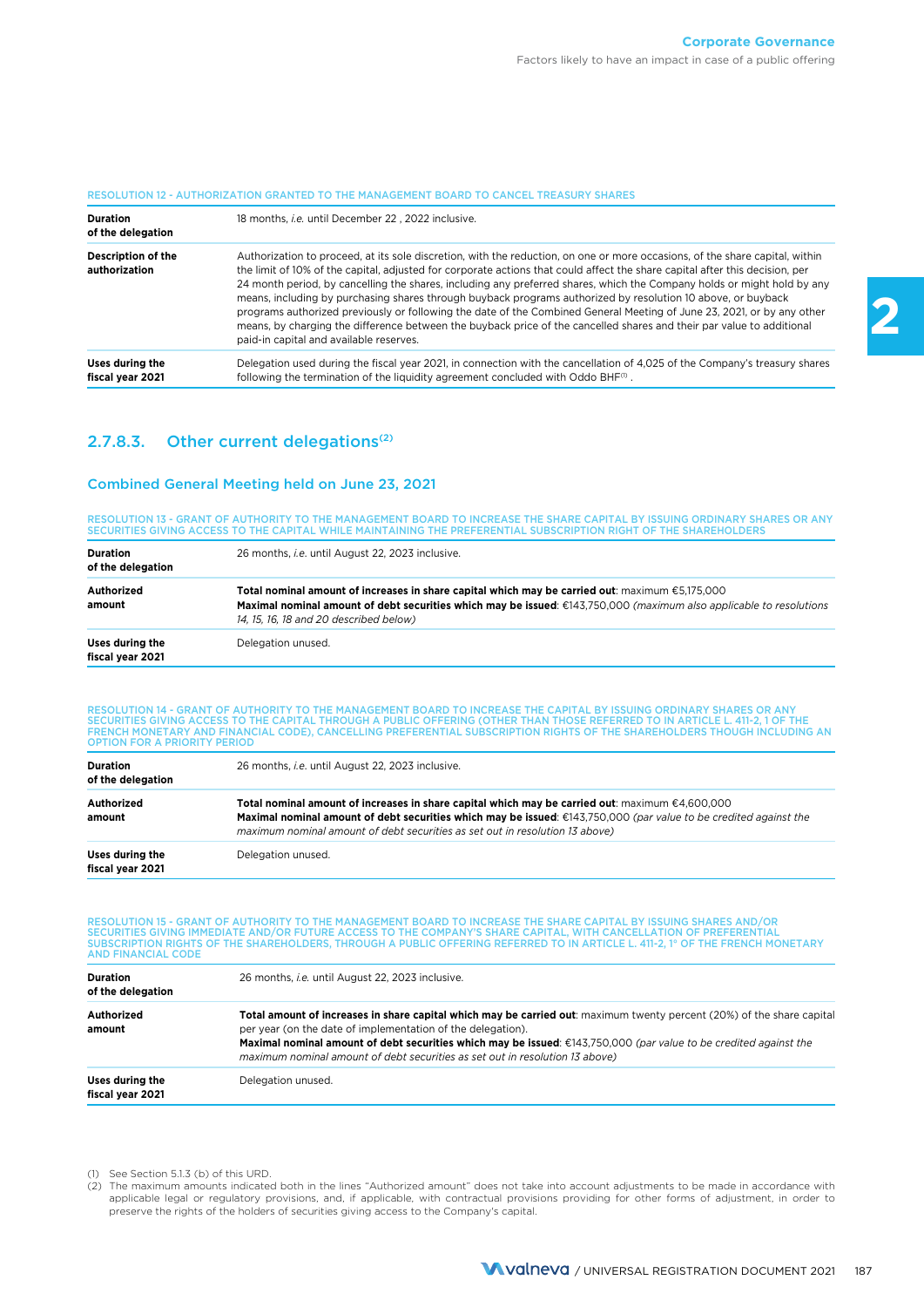RESOLUTION 16 - GRANT OF AUTHORITY TO THE MANAGEMENT BOARD IN THE EVENT OF AN ISSUE OF THE COMPANY'S ORDINARY SHARES<br>AND/OR SECURITIES GIVING IMMEDIATE AND/OR LATER ACCESS TO THE COMPANY'S SHARE CAPITAL, WITH CANCELLATION

| <b>Duration</b><br>of the delegation | 26 months, <i>i.e.</i> until August 22, 2023 inclusive.                                                                                                                                                                                                                                                                                                                                                                                                                                                                                                                                                                                    |
|--------------------------------------|--------------------------------------------------------------------------------------------------------------------------------------------------------------------------------------------------------------------------------------------------------------------------------------------------------------------------------------------------------------------------------------------------------------------------------------------------------------------------------------------------------------------------------------------------------------------------------------------------------------------------------------------|
| Authorized<br>amount                 | The maximum nominal amount of the capital increases that may be carried out, immediately or at a later time, pursuant to<br>this authorization, may not exceed ten percent (10%) of the Company's share capital (this limit being assessed as of the<br>date of implementation of this delegation), within the limit of the capital increase ceiling provided for in resolution 14, or,<br>as the case may be, resolution 15 above.<br>The nominal amount of the debt securities that may be issued pursuant to this authorization shall be deducted from the<br>total nominal amount of debt securities set forth in resolution 13 above. |
| Uses during the<br>fiscal year 2021  | Delegation unused.                                                                                                                                                                                                                                                                                                                                                                                                                                                                                                                                                                                                                         |

# RESOLUTION 17 - GRANT OF AUTHORITY TO THE MANAGEMENT BOARD TO INCREASE THE SHARE CAPITAL BY ISSUING SHARES, WITH<br>CANCELLATION OF PREFERENTIAL SUBSCRIPTION RIGHTS OF THE SHAREHOLDERS FOR THE BENEFIT OF CERTAIN CATEGORIES OF

| Duration<br>of the delegation       | 18 months, <i>i.e.</i> until December 22, 2022 inclusive.                                                                                                                                                                                                                                                                                                                                                                                                                                                                                                                                                                                                                                                |
|-------------------------------------|----------------------------------------------------------------------------------------------------------------------------------------------------------------------------------------------------------------------------------------------------------------------------------------------------------------------------------------------------------------------------------------------------------------------------------------------------------------------------------------------------------------------------------------------------------------------------------------------------------------------------------------------------------------------------------------------------------|
| Authorized<br>amount                | Total nominal amount of increases in share capital which may be carried out: maximum $\epsilon$ 4,600,000                                                                                                                                                                                                                                                                                                                                                                                                                                                                                                                                                                                                |
| Uses during the<br>fiscal vear 2021 | Delegation used in connection with the completion of the Company's Global Offering, the securities of which were cleared<br>and settled on November 2, 2021, and including (i) a public offering of 708,120 ordinary shares issued in the form of<br>354,060 American Depositary Shares (ADS), each ADS representing two ordinary shares, in the United States, as well as<br>(ii) a concurrent private placement of 4,466,880 ordinary shares, in Europe (including in France) and in other countries<br>outside the United States <sup>(2)</sup> .                                                                                                                                                     |
|                                     | Note: this delegation follows a delegation of the same nature authorized by the Extraordinary General Meeting of<br>December 22, 2020 (Resolution 6, now expired). In fiscal year 2021, this delegation was used in connection with the<br>completion of the Company's Global Offering, the securities of which were cleared and settled on May 10, 2021, and<br>including (i) a public offering of 5,700,176 ordinary shares issued in the form of 2,850,088 ADS, each ADS representing<br>two ordinary shares, in the United States, as well as (ii) a concurrent private placement of 2,445,000 ordinary shares, in<br>Europe (including in France) and in other countries outside the United States. |

#### RESOLUTION 18 - GRANT OF AUTHORITY TO THE MANAGEMENT BOARD TO INCREASE THE NUMBER OF SHARES TO BE ISSUED IN THE CASE OF A<br>CAPITAL INCREASE, WITH OR WITHOUT PREFERENTIAL SUBSCRIPTION RIGHTS FOR EXISTING SHAREHOLDERS, WITHIN INITIAL ISSUE AMOUNT

| <b>Duration</b><br>of the delegation | 26 months, i.e. until August 22, 2023 inclusive (except in respect of resolution 17 for which the delegation is granted for<br>eighteen (18) months, i.e. until December 22, 2022 inclusive).                                                                                                                                                                                                                                                                                                                                                                                                                                                |
|--------------------------------------|----------------------------------------------------------------------------------------------------------------------------------------------------------------------------------------------------------------------------------------------------------------------------------------------------------------------------------------------------------------------------------------------------------------------------------------------------------------------------------------------------------------------------------------------------------------------------------------------------------------------------------------------|
| Authorized<br>amount                 | Increase the number of shares to be issued, for each issue carried out under the terms of the above resolutions 13, 14, 15<br>and 17, within thirty (30) days of the close of the subscription period, within the limit of fifteen percent (15%) of the initial<br>issue, and at the same price as for the initial issue. The nominal amount of capital increases that may be carried out under<br>this delegation shall be deducted from the ceiling provided for in the resolution pursuant to which the issue is decided, as<br>well as from the overall nominal ceiling for share capital increases provided for in resolution 21 below. |
| Uses during the<br>fiscal year 2021  | Delegation used to implement the Overallotment Option as part of the Company's Global Offering completed on<br>November 2, 2021 (see above in resolution 17). This Overallotment Option enabled the additional issuance of a total of<br>675,000 new ordinary shares (these shares underlying the 337,500 ADS issued in the United States at the time of the<br>Global Offering).                                                                                                                                                                                                                                                            |
|                                      | Note: this delegation follows a delegation of the same nature authorized by the Extraordinary General Meeting of<br>December 22, 2020 (Resolution 7, now expired). In fiscal year 2021, this delegation was used to implement the<br>Overallotment Option as part of the Company's Global Offering completed on May 10, 2021 (see above in resolution 17).<br>This Overallotment Option led to the additional issuance of a total of 1,062,414 new ordinary shares (these shares<br>underlying the 531,207 ADS issued in the United States at the time of the Global Offering).                                                              |

(1) Meaning (i) natural persons and legal entities, including companies, trusts or investment funds, organized under French or foreign law, that routinely invest in the pharmaceutical, biotechnological or medical technology sector; and/or (ii) companies, institutions or entities of any type, French or foreign, that do a significant part of their business in the pharmaceutical, cosmetic, chemical or medical devices and/or technologies or research in these sectors; and/or (iii) French or foreign investment services companies, or any foreign establishment with an equivalent status, that could guarantee to carry out an issue to be placed with the persons described in (i) and/or (ii) above, and in this context, to subscribe for securities that are issued.

(2) See Section 1.1.2 (x) of this URD.